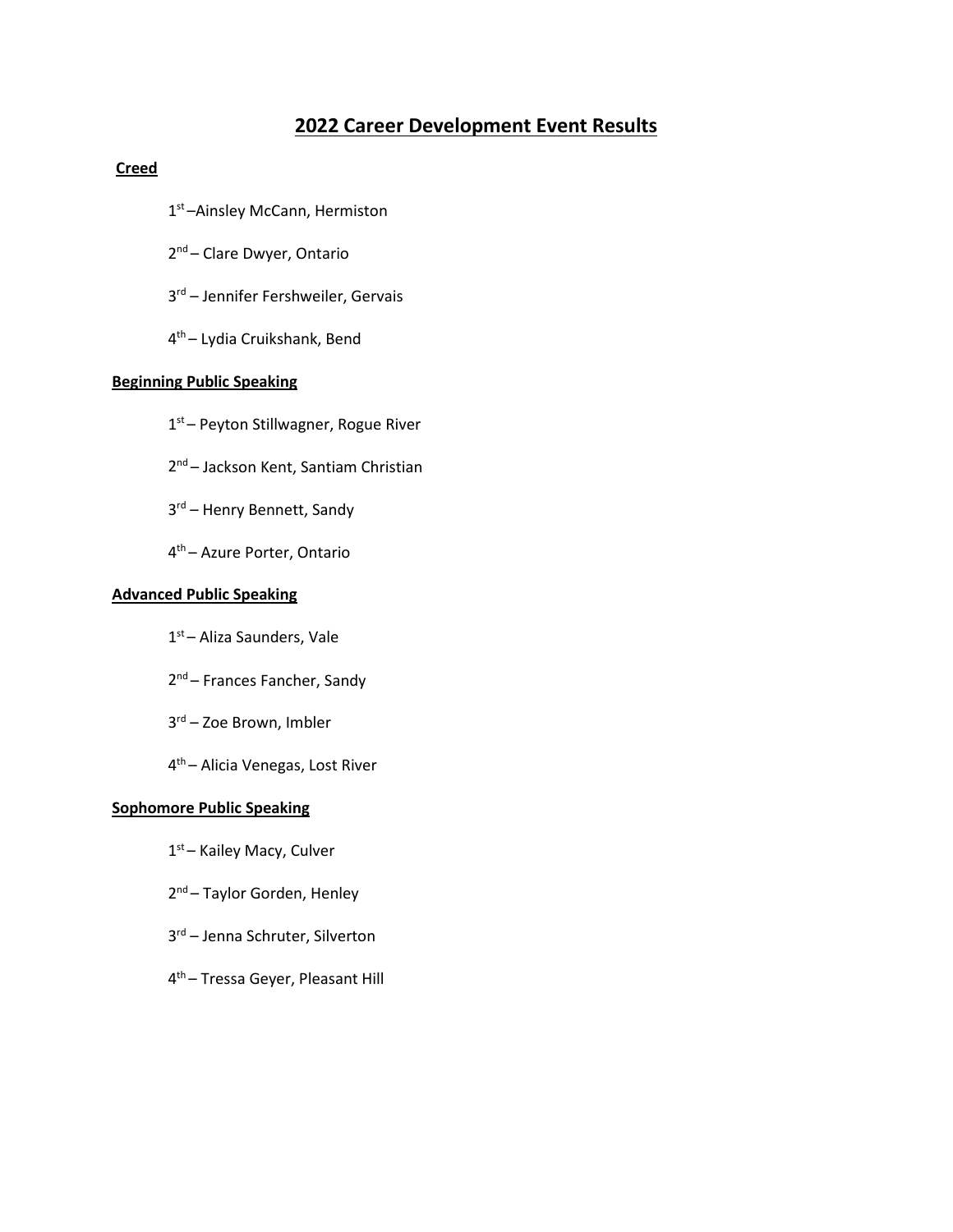## **Extemporaneous Public Speaking**

- 1<sup>st</sup> Wyatt Stillwagner, Rogue River
- 2<sup>nd</sup> Megan Scharf, Amity
- 3rd Morgan Smith, Dallas
- 4th Brekkan Richardson, Sandy

# **Conduct of Chapter Meetings**

- $1<sup>st</sup>$  Hermiston
- 2nd Imbler
- 3rd Dayton
- 4th Bend

## **Parli Pro**

- $1<sup>st</sup>$  Joseph
- 2nd Sutherlin
- 3rd Silverton
- 4th Enterprise

## **Coop Quiz**

- 1<sup>st</sup> Mckenzie Colburn, Sherwood
- 2<sup>nd</sup> Isaiah Lemmon, Stanfield
- 3rd Lane Magerle, Crater
- 4th Sydney Liles, Crater